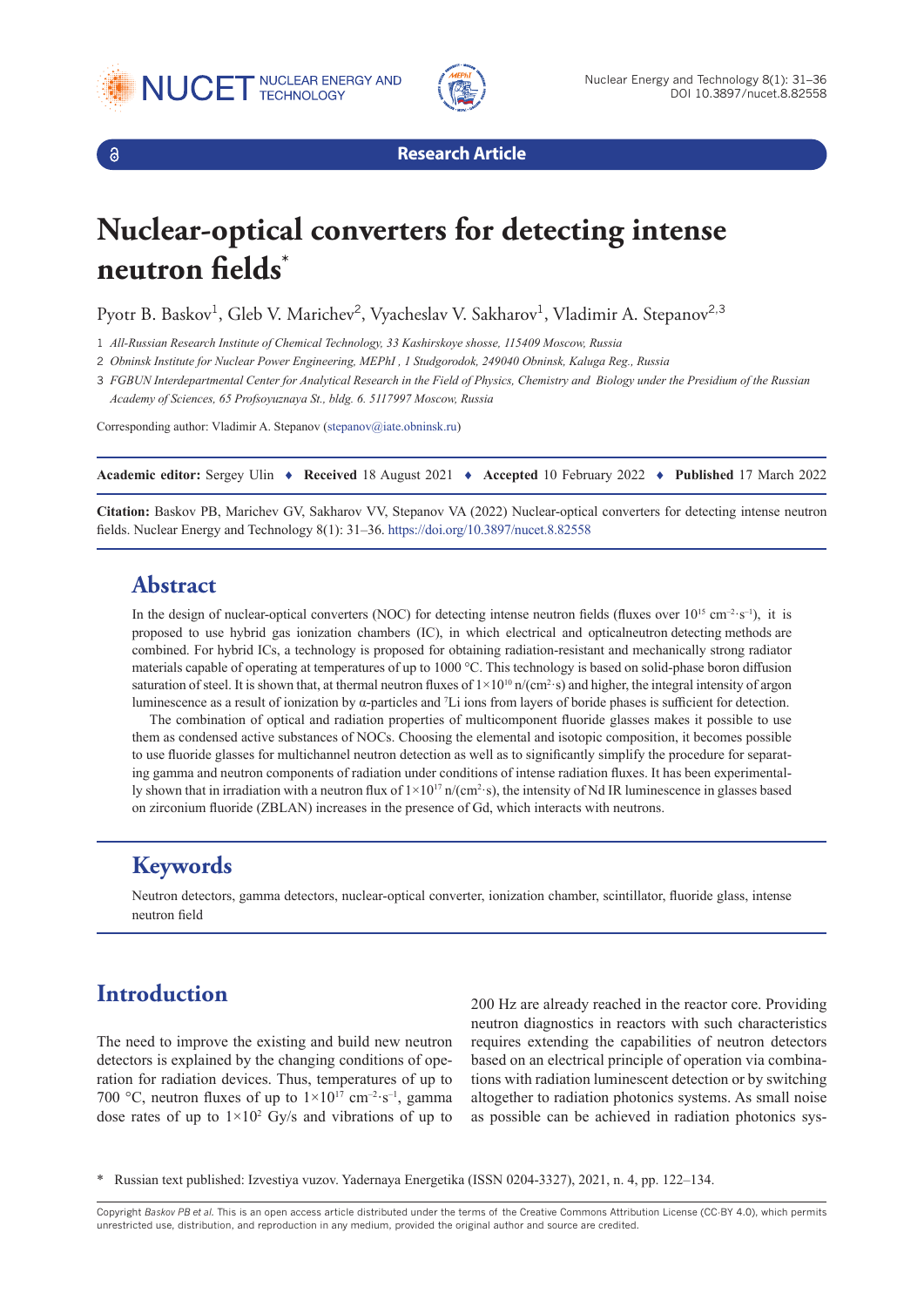tems under high temperature while persevering proportional detection of high-rate radiation fluxes.

Evolution of neutron detection optics is associated with the development of the nuclear-optical converter (NOC) intended to provide an autonomous neutron monitoring channel. The NOC has the following key functional components:

- a radiator of a material with components that convert the neutron flux to a flux of high-energy nuclear reaction products;
- a working medium in which high-energy ions cause excitations with the subsequent relaxation and emission of a photon flux (a mixture of inert gases or condensed scintillators);
- a fiber-optic translator that provides for the photon signal transmission to the ex-core recording equipment.

Development of each NOC component is a pending issue. Alternate solutions for the structural micro- and nanoscale arrangement of the NOC fiber-optic translators with the required operating strength under extreme external impacts can be found in (Sakharov et al. 2011, 2016). This paper considers approaches to the selection and production of radiators for hybrid ionization chambers (HIC) that combine electrical and optical methods for neutron detection, as well as approaches to selecting condensed fluids for detectors with the required sensitivity and selectivity of detection in high neutron fields (fluxes of over  $1\times10^{15}$  cm<sup>-2</sup>·s<sup>-1</sup>). With regard for the specific applications of radiators and the detector working materials, a fundamental development issue is to increase the longevity via radiation resistance, mechanical strength and optical transparency in conditions of high-flux irradiation.

# **Hybrid chambers**

Neutron diagnostics in current control and protection systems of the reactors in operation is based on <sup>3</sup> He counter tubes and ICs using <sup>235</sup>U, <sup>232</sup>Th and <sup>10</sup>B isotopes, the principle of action for which was developed as long ago as in the 1970s. An IC is a gas-filled pressure vessel with two electrodes to which an electrical potential difference is applied. Materials containing neutron-interacting isotopes are used as the IC radiator. Reactions with neutrons result in the working gas ionization by nuclear transformation products, and the ionization charge gets on the chamber's electrodes and is transmitted to the external electric circuit (Malyshev et al. 1991).

A detection system, based on radiation photonics technologies but using common fission chambers for detection, is developed in a hybrid chamber (Baskov et al. 2019). A diagram of a hybrid neutron and gamma flux detection system is presented in Fig. 1.

Apart from electrical signals from a traditional IC, such system detects the working gas bursts and glows which accompany nuclear reactions, this improving the reliability of detection and extends the neutron flux de-



**Figure 1.** A diagram of a hybrid fission chamber based on single- and multicomponent radiators (235U, 238U, 232Th, 6Li, 10B and other oxides) with a fiber-optic radiation-proof photon signal output.

tection range. An optic fiber is used as the channel for transmission of optical signals from the fission chamber working gas scintillations. The problem of the radiation and temperature stability of the functional components and these to be joined into a single sensitive element needs to be addressed in the hybrid fission chamber. The problem of the thermomechanical stability of radiators is resolved by forming a stable boron-containing coating on stainless steel.

Natural boron consists of two stable isotopes: <sup>10</sup>B  $(19.57%)$  and  $^{11}B(80.43%)$ . The characteristics of the stable boron isotope interaction with thermal neutrons are presented in Table 1.

**Table 1.** Characteristics of the stable boron isotope interaction with thermal neutrons (Potapov 1961)

| <b>Isotope</b>       | $%$ of<br>content in<br>natural<br>material | cross-section<br>with 0.025<br>eV.barn | $(n,\alpha)$ -reaction $(n,\gamma)$ -reaction<br>cross-section<br>with 0.025<br>eV, barn | <b>Reaction of interaction</b><br>with neutrons                                                                                                                                                                     |
|----------------------|---------------------------------------------|----------------------------------------|------------------------------------------------------------------------------------------|---------------------------------------------------------------------------------------------------------------------------------------------------------------------------------------------------------------------|
| $^{10}$ <sub>R</sub> | 19.57                                       | 3840                                   | 0.5                                                                                      | 1) <sup>10</sup> B(n, $\alpha$ ) $\rightarrow$ Li <sup>7*</sup> + $\alpha$ +2.31<br>2) <sup>10</sup> B(n, $\alpha$ ) $\rightarrow$ Li <sup>7</sup> + $\alpha$ +2.79<br>3) ${}^{10}B(n,\gamma) \rightarrow {}^{11}B$ |
| $^{11}R$             | 80.43                                       | 0.005                                  | $50 \cdot 10^{-3}$                                                                       | ${}^{11}B(n,\gamma) \rightarrow {}^{12}B$<br>$(T_{1/2} = 0.019 \text{ s})$                                                                                                                                          |

Unlike uranium, thorium and lithium isotopes used in radiators, boron, along with a large thermal neutron absorption cross-section, forms highly radiation- and heat-resistant compounds. Surface boration, e.g. for iron, cast iron and steel, is known to lead to coatings with formation of iron borides with a high surface hardness, wear resistance, heat resistance and corrosion stability (Samsonov et al. 1975). A process for diffusive boron saturation of the metal surface with formation of iron borides  $(Fe<sub>2</sub>B$  and FeB) can be used to develop the IC radiators. The process is run in a mixture of boron-containing powders, pastes and gases and in molten salts (Voroshin 1981, Yevdokimov et al. 2006).

Stainless steel was selected in this study as the basis for saturating the 84%  $B_4C+16%$   $Na_2B_4O_7$  paste and the BF-4 glue in acetone. The saturation took place at 1000 °C with a protective layer composed of  $50\%B_2O_3 + 50\%SiO_2$ . It was shown using an X-ray phase analysis that such chemicothermal treatment leads to a solid layer of  $Fe<sub>2</sub>B$  and FeB borides formed on the surface. The microstructure of the radiator sample section is shown in Fig. 2. There is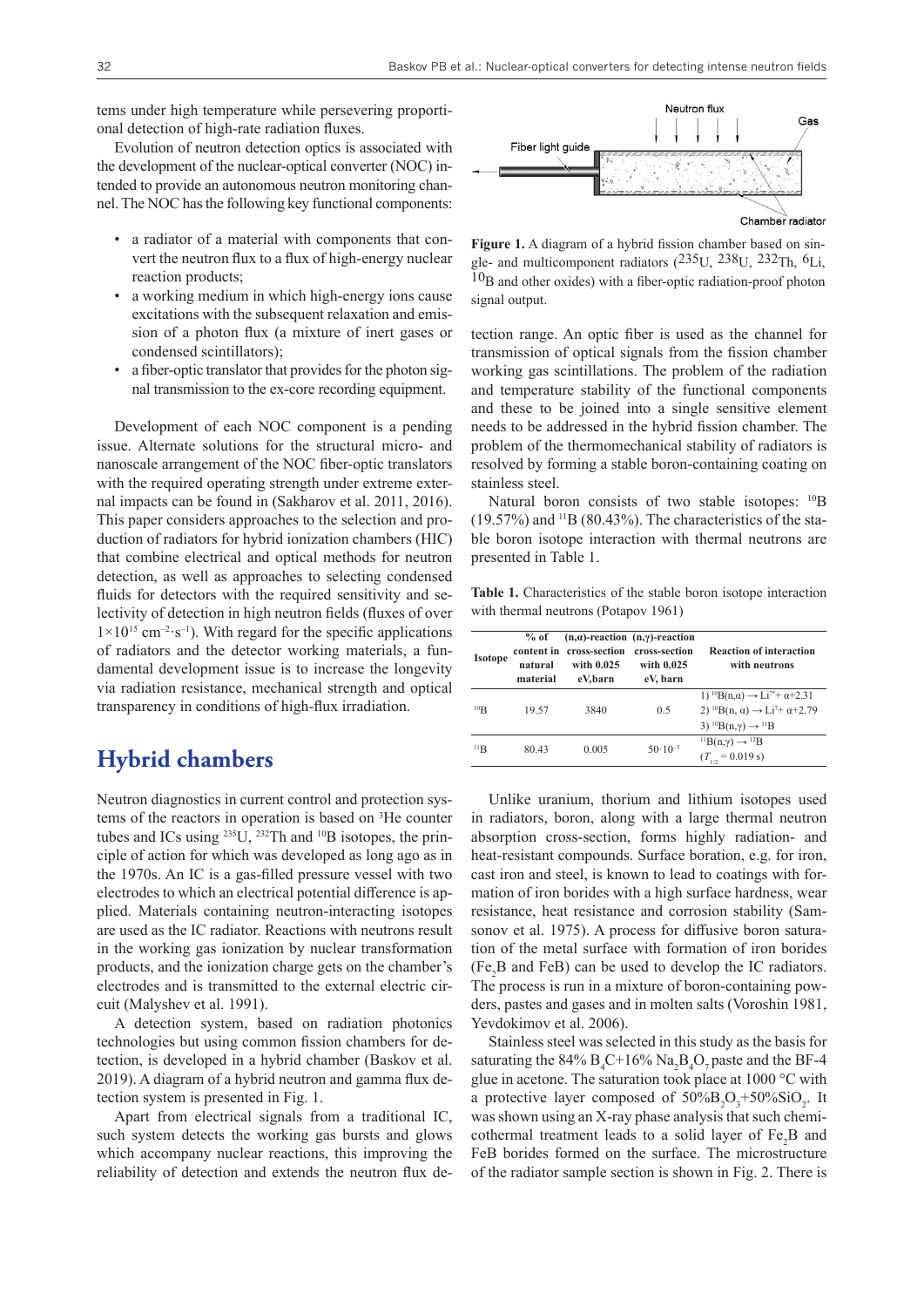

**Figure 2.** Sample section microstructure of a radiator of stainless steel following the boration process.

a boride layer with a depth of up to 50 μm visible on the surface. The microhardness of the layer was 9.1 GPa as compared with the initial value of 2.2 GPa for steel.

To estimate the efficiency of such radiator, we shall assume that, as shown in Table 1, lithium and helium ions escape from the radiator surface as the result of the following reactions:

$$
{}^{10}B + n^0 \rightarrow {}^6Li^* + \alpha \rightarrow {}^7Li (0.83 \text{ MeV}) + \alpha (1.47 \text{ MeV}) +
$$
  
 
$$
\gamma (0.48 \text{ MeV}) (93\%);
$$

$$
\rightarrow
$$
 <sup>7</sup>Li (1.0 MeV) +  $\alpha$  (1.8 MeV) (7%).

The ion fraction,  $f(x)$ , escaping into the gas from depth *x* from the electrode surface is

$$
f(x) = 1/[2(1 - x/R)],
$$

and the overall fraction of the ions escaping into the gas is obtained with coating thickness *s* being larger than ion range *R*

$$
f = \frac{\int_0^R f(x)dx}{s} = \frac{R}{4s}.
$$

The results of calculating the He and Li ion fluxes from borated steel layers are shown in Table 2.

**Table 2**. Results of calculating ion fluxes from boride phases

|       | $\rho$ , g/<br>cm <sup>3</sup> | <b>Neutron</b><br>absorption<br>factor, $cm^{-1}$ R, $\mu$ m | $\alpha$ (1.47 MeV) |        |                                                            | $^7Li$ (0.87 MeV)   |        |                                                            |
|-------|--------------------------------|--------------------------------------------------------------|---------------------|--------|------------------------------------------------------------|---------------------|--------|------------------------------------------------------------|
| Phase |                                |                                                              | Range               |        | <b>Flux</b><br>$q, 10^{10}$<br>ion/<br>(cm <sup>2</sup> s) | Range<br>$R, \mu m$ |        | <b>Flux</b><br>$q, 10^{10}$<br>ion/<br>(cm <sup>2</sup> s) |
| FeB   | 5.1080                         | 34.64                                                        | 2.96                | 0.1850 | 6.41                                                       | 1.82                | 0.1138 | 3.94                                                       |
| Fe2B  | 6.0273                         | 22.24                                                        | 2.71                | 0.1694 | 3.77                                                       | 1.39                | 0.0869 | 1.93                                                       |

Argon suits best for the hybrid chamber working medium. This is explained by the fact that the arc and spark spectra of argon consist of many lines (about 900) situated in the spectral region between 400 and 706 nm (Striganov and Sventitsky 1966, Physical Quantities: Handbook 1991). According to (Omarov et al. 2013), the emission spectrum of the argon spark discharge is characterized by intensive line and recombination radiation with a burst length of up to  $1\times10^{-8}$  in a wavelength range of 200 to 600 nm. The argon luminescence falls within the transparency range in the red and near-IR region of fiber-optic quartz translators even with high radiation impacts. Estimates for the hybrid chamber luminescence during thermal neutron irradiation, with regard for the argon energy conversion efficiency of 0.03, are presented in Table 3.

**Table 3.** Results of calculating the luminous intensity of the hybrid chamber argon during thermal neutron irradiation of  $1 \times 10^{10}$  n/cm<sup>2</sup>s

|             |             | FeB                                                             |                                       | Fe2B        |                                                          |                                       |  |
|-------------|-------------|-----------------------------------------------------------------|---------------------------------------|-------------|----------------------------------------------------------|---------------------------------------|--|
| Ion         | Eav,<br>MeV | <b>Ion energy</b><br>flux, $10^{10}$<br>MeV/(cm <sup>2</sup> s) | Luminous<br>intensity I,<br>$mW/cm^2$ | Eav,<br>MeV | Ion energy<br>flux, $10^{10}$<br>MeV/(cm <sup>2</sup> s) | Luminous<br>intensity I,<br>$mW/cm^2$ |  |
| $\alpha$    | 0.818       | 5 2 4 3                                                         | 0.251                                 | 0.752       | 2.835                                                    | 0.136                                 |  |
| $\tau_{Li}$ | 0.492       | 1.938                                                           | 0.093                                 | 0.195       | 0.376                                                    | 0.018                                 |  |

The full solid angle luminous intensity will be up to 0.3 mW. Even with the inevitable loss in the course of the radiation fiber interception in the hybrid chamber, such intensity will allow confident neutron flux detection starting with  $1 \times 10^{10}$  n/cm<sup>2</sup>s.

## **Multicomponent glasses**

Condensed oscillators have long been used as the NOC working medium (Yegorov 1963). Unlike gas that is insensitive to gamma radiation, solid-body detectors based on inorganic crystals, glasses and organic plastic scintillators can be used to detect both neutrons and gamma quanta. Ionization by gamma radiation takes place as result of a photoelectric effect for quanta energies of below 0.5 MeV, Compton scatter or creation of electron-positron pairs for energies of over 1 MeV. Interaction of neutrons involves either ion knocking out or nuclear reactions the products of which also ionize the medium.

Table 4 presents characteristics of the most common scintillators. High-density materials (inorganic NaI, CsI, BGO and other crystals) are used predominantly for greater absorption in detection of gamma radiation). Organic water-containing scintillators, e.g. anthracene and

**Table 4.** Characteristics of selected materials used in scintillation counters

| <b>Material</b>                      | Density,<br>$g/cm^3$ | Luminescence<br>time, $10^{-9}$ s | Wavelength<br>in spectrum<br>maximum,<br>nm | Energy<br>conversion<br>efficiency, %<br>(for electrons) |  |
|--------------------------------------|----------------------|-----------------------------------|---------------------------------------------|----------------------------------------------------------|--|
| Anthracene, $C_{14}$ H <sub>10</sub> | 1.25                 | 30                                | 445                                         | $\overline{4}$                                           |  |
| Stilbene, $C_{1}H_{12}$              | 1.16                 | 6                                 | 410                                         | 3                                                        |  |
| NaI (Tl)                             | 3.67                 | 250                               | 410                                         | 6                                                        |  |
| ZnS(Ag)                              | 4.09                 | 11                                | 450                                         | 10                                                       |  |
| CsI(Tl)                              | 4.5                  | 700                               | 560                                         | $\overline{c}$                                           |  |
| CaF <sub>2</sub> (Eu)                | 3.18                 | 940                               | 435                                         | 3                                                        |  |
| $Bi4Ge3O12$                          | 7.13                 | 350                               | 480                                         | 0.6                                                      |  |
| CdWO <sub>A</sub>                    | 7.90                 | 1000                              | 530                                         | 1.2                                                      |  |
| Glass, SiO <sub>2</sub> (Ce)-Li      | 2.2                  | 200                               | 480                                         | 5                                                        |  |
| HBLAN (Ce)                           | 6                    | 25                                | 320                                         | $\sim$ 1                                                 |  |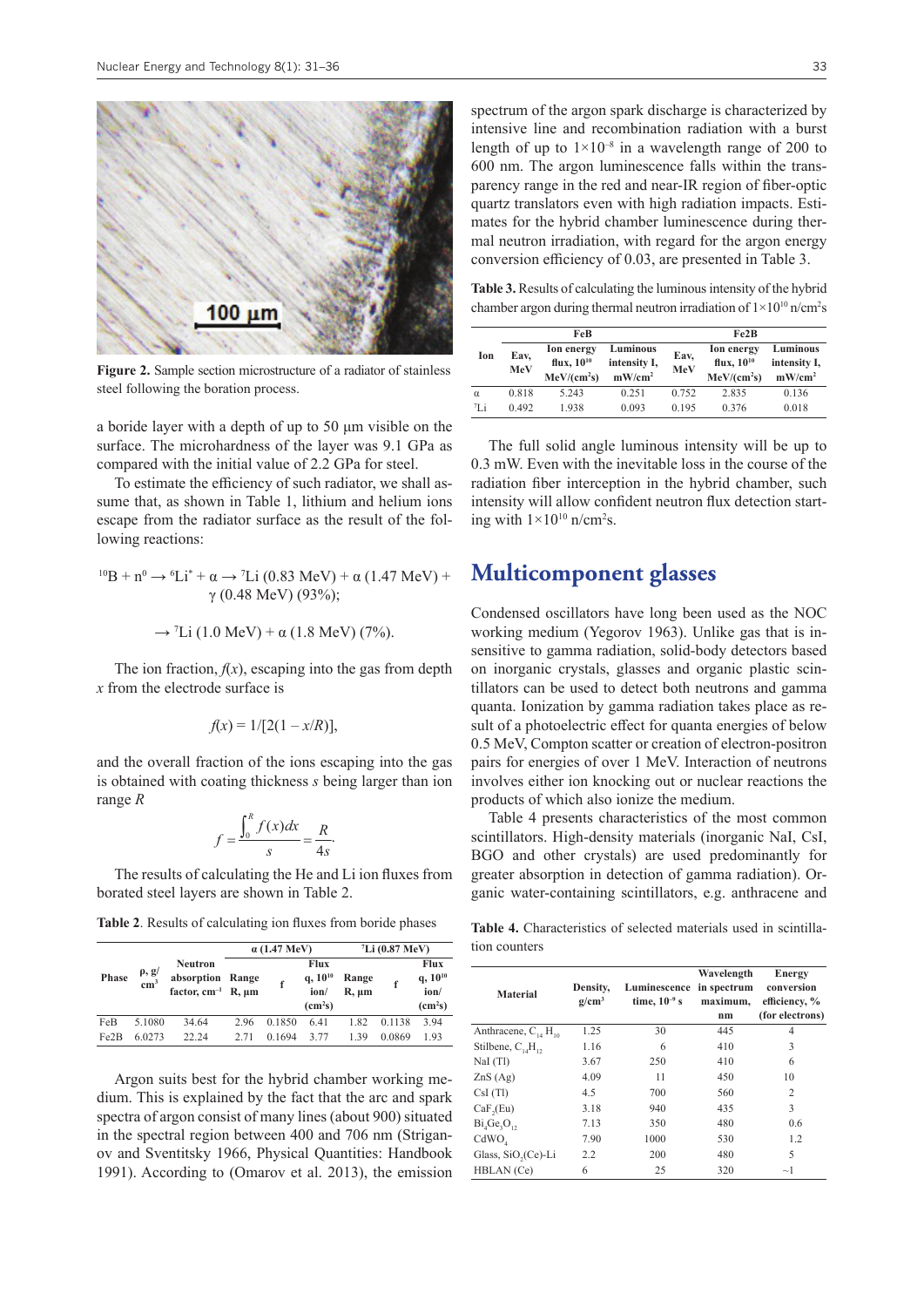stilbene, in which the protons knocked out by neutrons ionize the medium, are used for neutron detection. Thermal neutrons are absorbed in lithium-containing quartz glass by interactions with the <sup>6</sup> Li isotope. Energetic alpha particles and tritium are formed which ionize the medium and excite the Ce<sup>3+</sup> scintillation impurity (Patent USA 5680423). Glasses based on metal fluorides may serve as detectors of both gamma quanta (due to their high density) and neutrons (thanks to a high cross-section of the neutron capture by the nuclei contained in elements). For instance, glasses with hafnium fluoride and a cerium impurity (HBLAN in Table 4) with a reasonably good energy conversion efficiency were proposed for detection of X-ray and gamma radiation in 1996 (Hobson et al. 1996).

With gamma radiation and neutron components being simultaneously detected, the optical scintillations caused by neutrons and gamma quanta are separated as the result of processing statistically the amplitudes and time responses of individual scintillations. They differ during the interactions of gamma quanta and neutrons with the material (Yegorov 1963). The most important characteristics of the detector materials are therefore the energy conversion efficiency, i.e. the ratio of the light energy to the absorbed radiation energy, as well as the luminescence time on which the material ionization pulse distortion degree depends.

Such detection method often leads to major uncertainties, specifically in high neutron fields with fluxes of over  $1\times10^{15}$  cm<sup>-2</sup>·s<sup>-1</sup>. First, to implement a statistical analysis of scintillations, representative luminescence times shall not exceed a few to tens of nanoseconds to avoid the signal interferences. However, individual, even short oscillations coalesce to form a solid background in high radiation fields, this making it completely impossible to investigate their shape and duration. Second, short scintillations of optically active impurities in materials turn out to be in visible and ultraviolet bands, in which major optical degradation of the materials as such takes place with the growth in the radiation exposure dose (Stepanov et al. 2002).

The above issues are coped with by using multicomponent glasses and by giving up the method of counting and analyzing individual scintillations from radiation fluxes (Baskov et al. 2015). For example, fluoride glasses permit broad variations of the elemental composition in terms of components interacting with neutrons and luminescent admixtures. This makes it possible to use them for simultaneous detection of gamma quanta and neutrons by measuring and comparing integral luminous intensities. It also enables optical measurements in the IR region by selecting the luminescent admixture for reducing the radiation-induced optical losses and switching to detection of high fluxes.

Glasses based on hafnium and zirconium fluorides were studied for using fluoride glasses as the NOC working medium (Sakharov et al. 2004):

$$
HBLAN - 54\% HfF_{4}24\% BaF_{2}3\% AlF_{3}18\% NaF1\% InF_{3}, ZBLAN - 52\% ZrF_{4}20\% BaF_{2}4\% LaF_{3}4\% AlF_{3}20\% NaF.
$$

Nuclei of hafnium and zirconium elements differ greatly in terms of the neutron interaction cross-section but glasses

based on these have similar optical properties. Fig. 3 shows gamma radiation absorption spectra for the most common NaI detector and the fluoride glass spectra we have calculated. Glasses in the most interesting region of about 1 MeV prove to be not worse and hafnium glass even better than NaI crystals in terms of gamma radiation absorption.



**Figure 3.** Gamma radiation absorption spectra for detector materials.

With ionizing irradiation, fluoride glasses luminesce in the UV and visible spectrum ranges (Fig. 4) without scintillation admixtures (Baskov et al. 2002a). Spectra of fluoride



**Figure 4.** Luminescence spectra for glasses based on hafnium fluoride (HBLAN) and zirconium fluoride (ZBLAN) in the process of irradiation with protons of 8 MeV.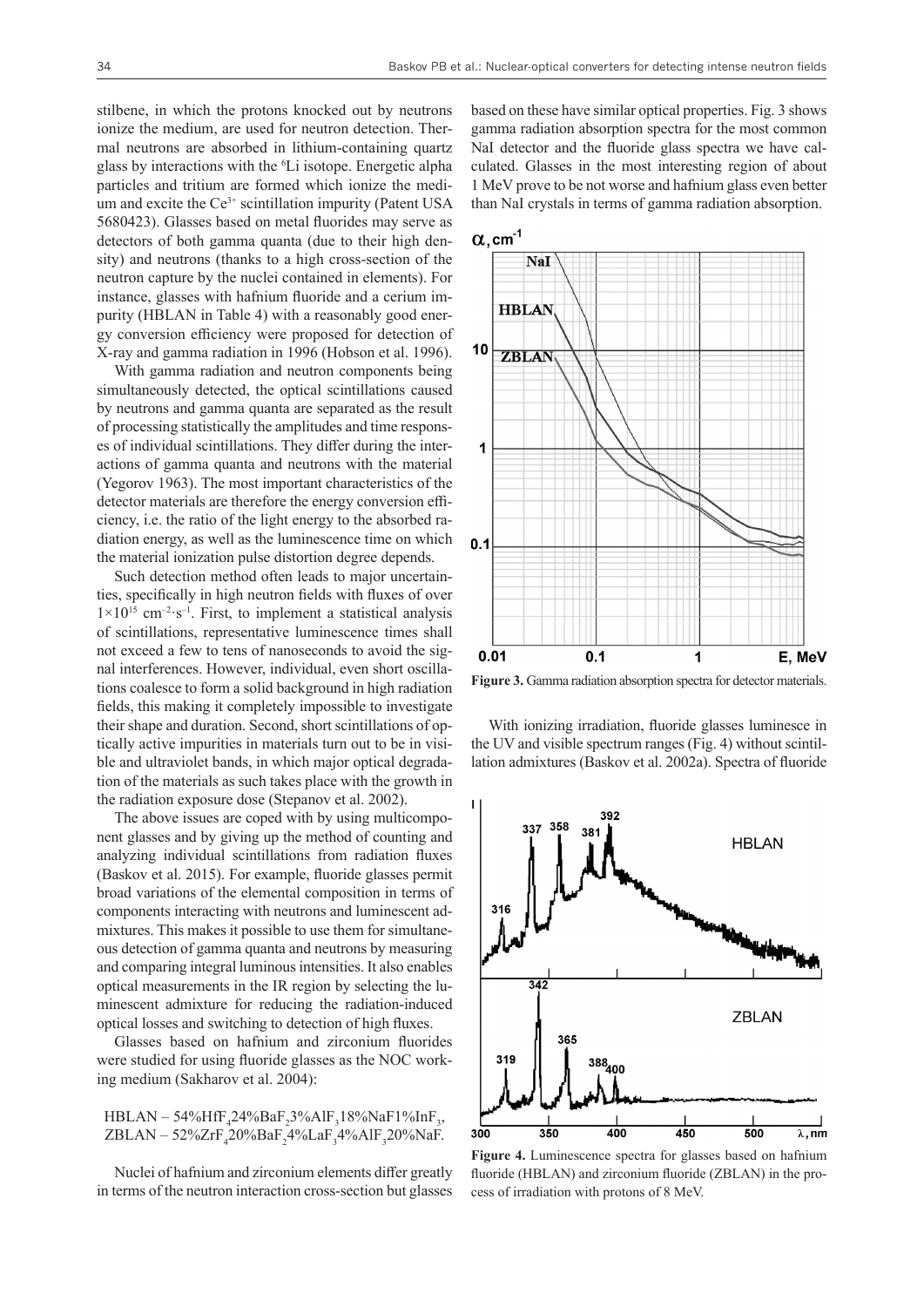glasses are characterized by a series of narrow lines in a range of 300 to 400 nm. Such lines in the UV spectrum range are associated with core-and-valence flash luminescence and cross luminescence. The cross luminescence mechanism consists in that the knocking-out of electrons from the internal levels leads to the transitions from the valence band to the vacant spaces in the internal core shells being accompanied by the emission of light rather than by Auge yield (Makhov et al. 1995). In terms of intensity, cross luminescence of fluoride glasses is much smaller than impurity luminescence but takes place at times of up to 50 ns and does not depend on the radiation dose of up to 1 MGy.

Fluoride glasses in conditions of radiation effects are transparent in a broader wavelength range than crystals and glasses based otherwise. Irradiated fluoride glasses restore their optical properties in the process of photoelectric annealing. Photoelectric restoration of the optical properties of gamma irradiated fluoride glasses is effective with light intensities of just 1 mW/cm2 (Baskov et al. 2002b).

Isotopes with a high  $(n, \alpha)$  reaction cross-section  $(^{6}Li, )$ <sup>10</sup>B) or a high probability of the (n,  $\gamma$ ) radiative capture reaction (Hf, Cd, Gd, ,I and others) may be chosen when selecting the elemental composition for detection of radiation fluxes as interacting with neutrons of the glass components. Radiative capture involves nearly instantaneous liberation of energy of about 7.5 MeV in the form of gamma radiation that is absorbed and ionizes the glass. Fig. 5 shows dependences of the neutron cross-sections for Zr, Hf and Gd nuclei. It can be seen that the differences in the cross-sections reach several orders of magnitude. Therefore, when comparing radiation-induced luminescence for different glasses containing such elements, one can estimate the quantity of thermal, intermediate and even fast neutrons in the radiation flux. This also enables multichannel detection in which n- and γ-components of radiation are separated by way of comparing the integral intensities of luminescence for glasses with different compositions.

Fig. 6 presents luminous spectra for ZBLAN glasses with Nd impurity in conditions of pulsed reactor radiation (a pulse of 80 µs, a dose of  $5 \times 10^{12}$  neutron/cm<sup>2</sup> ( $E > 1$ )



**Figure 5.** Cross-sections of the neutron capture reactions for elements as a function of neutron energy (McLane 2000).



250

200

150

100

500

400

300

200

 $10<sub>C</sub>$ 

900 950 1000 1050  $\lambda$ , nm **Figure 6.** Spectra of optical signals in glasses: ZBLAN(Nd) (grey) and ZBLAN(Nd,Gd) (black), with pulsed reactor irradia-

tion: 1 – fast spectrum; 2 – degraded neutron spectrum.

keV) per pulse, a gamma quanta dose of 9 Gy). An impurity with a high cross-section of interaction with neutrons (Gd) was introduced into one of the glasses. The optical signal transmission from the glasses was through radiation-resistant KU-1 fibers. Measurements were done with the NOC components being in the immediate vicinity of the reactor cores, as well as in a polyethylene tank for the neutron spectrum degradation.

The NOC luminescence spectra are the Nd luminous spectra with a band with the maximum of 900 nm and a narrow line at 1050 nm. The luminescence from the ZBLAN(Nd) element is associated only with the reactor gamma radiation. The neutron component of the radiation field is another contributor to the ZBLAN(Nd,Gd) luminous intensity. This is clearly seen when comparing the luminous intensity of glasses with and without Gd, as well as during irradiation with fast and thermal neutrons for which the Gd  $(n, \gamma)$  reaction cross-section differs by several orders of magnitude (see Fig. 5). The neutron spectrum degradation leads to an increased luminous intensity of only the ZBLAN(Nd,Gd) element, while the ZBLAN(Nd) luminescence does not change.

#### **Conclusion**

Hybrid gas ICs, which combine electrical and optical methods of neutron detection, are proposed in developing a NOC for detection of high neutron fields